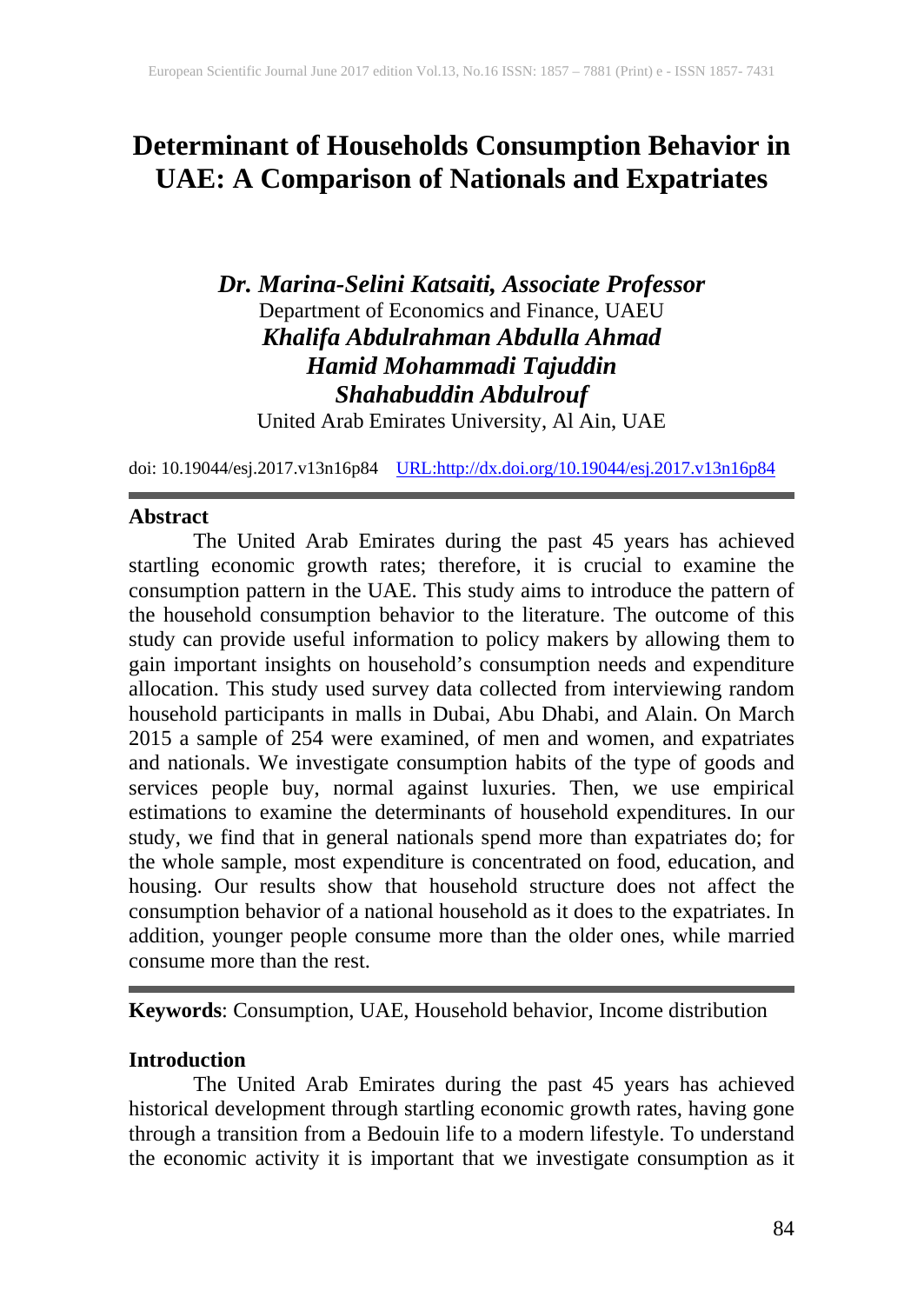represents approximately 70% of the Gross Domestic Product in any economy. Studying consumption does not only explain the economic wellbeing of the individual or the household, but it also reflects the cultural preferences and behavior in the UAE, and identifies the activity of each production sector by identifying the level of expenditure spent on each sector. In the UAE, to our knowledge, the study of consumption behavior has not yet received the best notice from researchers, except a 2009 studies published by the Dubai Economic Council.

The study of the consumption behavior could be addressed as the investigation of how people manage their income in order to fulfill their needs and wants according to their preferences and the availability of resources (Witt, 2001). This study is crucial in understanding some of the characteristics that explain consumption in the UAE at the micro level. This is evident as public data show a great increase in gross domestic product expenditure in the UAE from 39.87 billion in 1975 at constant prices of 2000, to reach up to 234.97 billion in 2013. Another crucial statistic is the gross domestic product per capita, which decreased from \$74,832.17 in constant 2000 prices in 1975 to \$25,140.76 in 2013. Following the decline per capita income, household consumption declined from a \$27,701.95 at constant prices in 2001 to \$15,097.5 in 2013. These significant changes however are mostly attributable to the great influx of labor, which drastically affected the population. Studying consumption behavior in the UAE is important in order for policy makers to understand its determinants and adopt appropriate policies during the business cycle. Analyzing the consumption pattern of household against per capita is important in the case of the UAE, since large families and extended family households are most commonly found as compared to the west. In addition, examining some of the determinants of consumption after taking into consideration the differences in preferences based on demographic (such as age, gender, and nationality) and socioeconomic characteristic (i.e. income, employment, etc.) allows for useful conclusions. This results into taking into consideration the preferences of different household members when allocating the available income, which results in having a household aggregated indifference curve rather than individual indifference curve. So as a result, the number of household member and characteristics are more likely to be very decisive in the consumption pattern. Furthermore, higher propensity to consume has shown that it is associated with lower wealth ratios (Lise & Seitz, 2011).

This paper investigates the determinants of the household consumption behavior and the income allocation of the individual household in the United Arab Emirates. It aims to further investigate the consumption behavior in the UAE. We examine how households with different characteristics and demographics could show a difference in their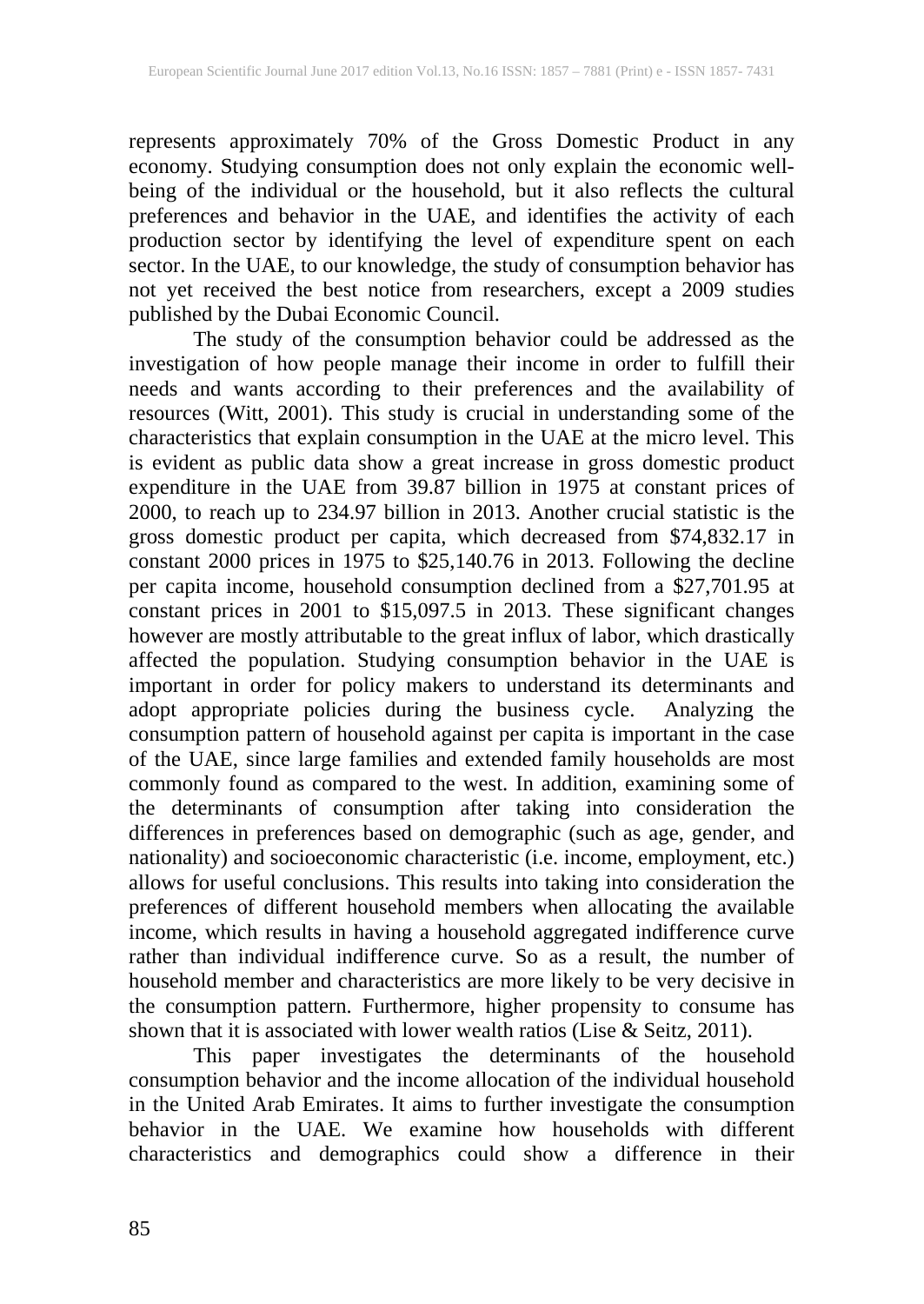consumption habits. In addition to monitoring their own perspective about their consumption behavior. Last, we investigate how consumption is divided between normal and luxury goods. This study could help policy makers identify priorities for domestic good production in the UAE, given the concentration of household consumption and the availability of resources and the necessary technology. This in turn could help increase GDP through the increase in production and the increase in net exports, through the reduction of imports.

In order to conduct this research we collect primary survey data. Data collection was implemented by interviewing individuals in public places, such as the supermarkets and malls in both Dubai, Abu Dhabi, and Alain. Our sample consists of 254 local and expatriate adult men and women. We conduct statistical analysis to analyze spending behavior and allocation of income. In addition, we investigate the participants perceptions about their allocation of income on different consumption categories, i.e. food, clothes and personal items, transportation, tourism and entertainment, education, communication services, medical services, and housing. We also try to approximate for the share of income consumed by asking how much of total income individuals spend on goods and services. The outcome of this study can provide useful information to policy makers by gaining important insights on consumer needs, income and expenditure allocation, and spending in relation to the family structure.

We expect to find a high portion of income consumed by nationals. Nationals might also consume more than expats because they: i) receive support from the government, ii) have bigger families, and iii) face much less job and financial insecurity, compared to expatriates.

In Section 2 we present the relevant literature. Section 3 presents the data. Section 4 we introduce our data and methodology and in Section 5 we discuss our results. Section 6 concludes.

## **Literature review**

The studies on the pattern of household expenditures allocation or the determinants of household consumption have been deeply considered in the past decade as one of the crucial topics of the applied economics. Bureaus of research and researchers have been examining this topic to develop a demand function of the consumption pattern, which therefore could explain the total consumption on the aggregate level and gross domestic production. In addition, in any given structural levels of per capita income and prices, income is distributed differently across several expenditure categories (see Barigozzi et al (2009)). Therefore, it is crucial to examine such factors that determine those differences in household consumption (Barigozzi et al, 2009) . The literature have been commonly testing for the Engel's law which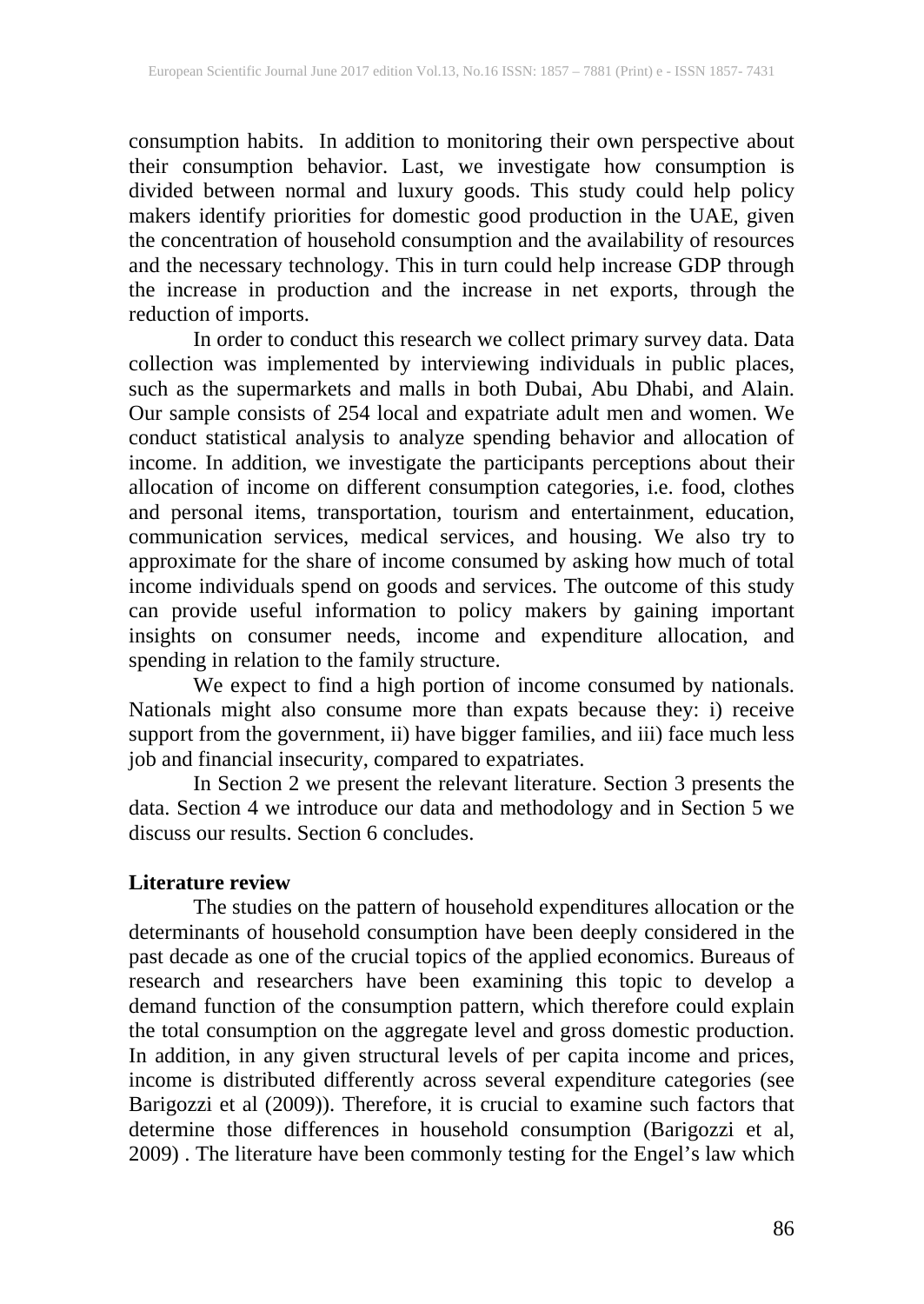stated that as income increases the share spent on food decreases (Houthakker (1957) and Barigozzi et al (2009)), results on such tests tend to support this theory(Barigozzi et al, 2009) (Houthakker, 1957).

In 2009, the Dubai Economic Council have published working papers investigating the consumption and spending behavior. Duha Fadel (2009) used the United Arab Emirates income and expenditure survey of 2007/2008. Fadel (2009) investigated the consumption pattern of the low-income households, middle-income, and high-income. For nationals, non-nationals, and mixed nationality. This author focused mainly on investigating the expenditure gap between low-income household and the other two levels of income. Main conclusion was that due to the several governmental policies that aim to provide better living standards for nationals, the gap was found to be unmentionable in all expenditure categories. On the other side, expatriates where found to have a comparably higher gap in expenditures between different income levels. Examining the income elasticity of demand, Fadel (2009) have found that food, beverages, rents, utilities, health care, and Tabaco where necessities for all income levels, with a slight fluctuations due to differences in income. Transportation and communication had an elasticity of one, whereas clothes, footwear, furniture, education, entertainment, and several services were found to be highly elastic (Fadel, 2009).

Witt (2001) defines consumption as the money paid for a good or service by a consumer, with the exception of using it for further exchanges and profits. One point that the theory of consumption does not normally take into consideration is that higher income does not always result in an increase in consumption. For example, having an increase in income might lead to substituting to another good rather than buying more of that good (Witt, 2001).

Lise and Seitz (2011) categorized three kinds of consumption, i.e. leisure, private goods, and public goods. They find that consuming more leisure will lead to less consumption of goods. In addition, having a family member that you can spend time with, gives more value to leisure. When investigating both spouses patterns, it is found that the decision of each spouse on whether to work also depend on the other. This will reflect on the consumption level of the household. Turning into consumption inequality within the households, Lise and Seitz (2011) suggested that it is wrong to assume that consumption does not vary with the source of income in the household, since it is shown that the share of wife's income on total household has drastically changed over time (Lise & Seitz, 2011).

Another study by Sekhampu and Niyimbanira (2013) conducted in South Africa shows significant results regarding household expenditures. With monthly expenditures being \$135.719 on average, food is found to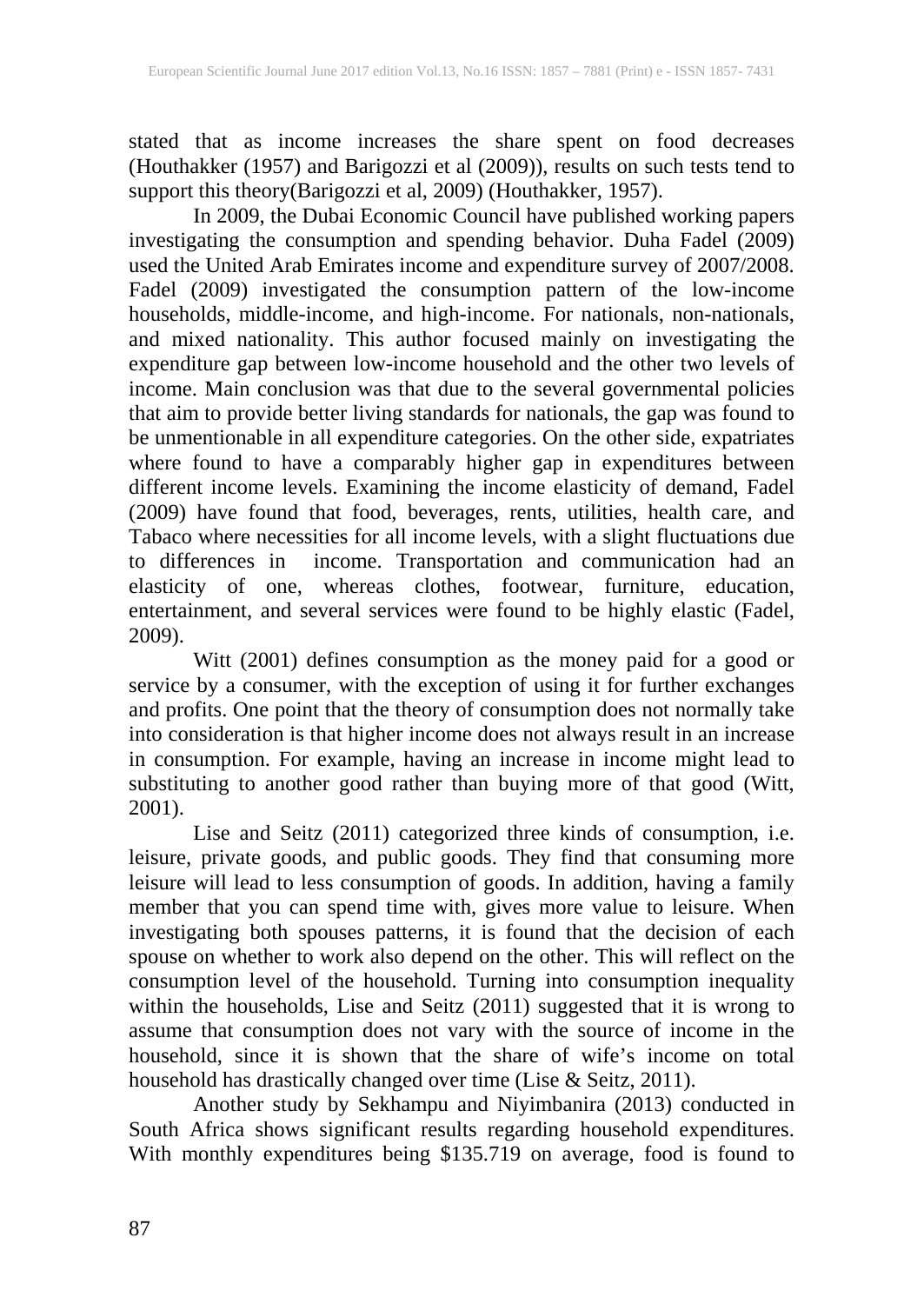have the largest share, while other expenditures such as entertainment, house expenses (i.e. rent, electricity, and furniture), transportation, and insurance, all added up contribute to half the total expenditure. Income per month was found to be \$149.36 on average, with wage contributing only half and government grants representing the other half. Significant demographics that increase expenditure were number of people in the household and their employment status. The educational level of the head of the household had a significant effect and being married obviously incurs higher expenditures (Sekhampu & Niyimbanira, 2013).

According to the official of publications of the European Committee, it has witnessed a decrease in the growth rate of consumption since 1999, with the highest rate being of Ireland and least in Denmark during that period. Major expenditures are food, housing, and transportation. During that period, food's share of total expenditure decreased, and housing and transportation increased with economic development. As expected higher food expenditures were associated with lower prices on food. Housing had the highest share of expenditure in the EU, with its prices increasing more than the quantity supplied. In addition to that, in relation to the evolution of the countries, spending on communication has been increasing. On the other hand, expenditures on alcohol, tobacco, hotels, and restaurants account total for almost 20% of total expenditures in the EU, with the northern countries exhibiting the highest shares. Clothing and footwear, furnishings, household equipment, routine maintenance of the house, and communication, were found to be almost 30% in total expenditures. As for health and education, they represent almost 2% each. While for personal care, insurance, financial services, and social protection, represent almost 10% (European Committee, 2002).

According to Ryan (2003), consumption in Ireland experienced a decrease in the 80's followed by an increase in the 90's. Food, rent, entertainment and education have all experienced a steady growth during that period of approximately four percentage points. The increase in income in Ireland could perfectly explain the growth in clothes, transport and communication, equipment and accessories, and durable goods. Taking into consideration the long-term and short-term effects on consumption, Ryan (2003) defines long-term determinants as disposable income and wealth. His findings show that income effects are stronger in determining the level of consumption compared to wealth. In the short-term, unemployment and interest rates were the main determinants with interest rates being as the opportunity cost of consumption (Ryan, 2003).

In the last two decades, Australia has experienced a tendency towards buying less goods and more services. Having a nominal increase in expenditures is mainly caused by inflation. As expected, low-income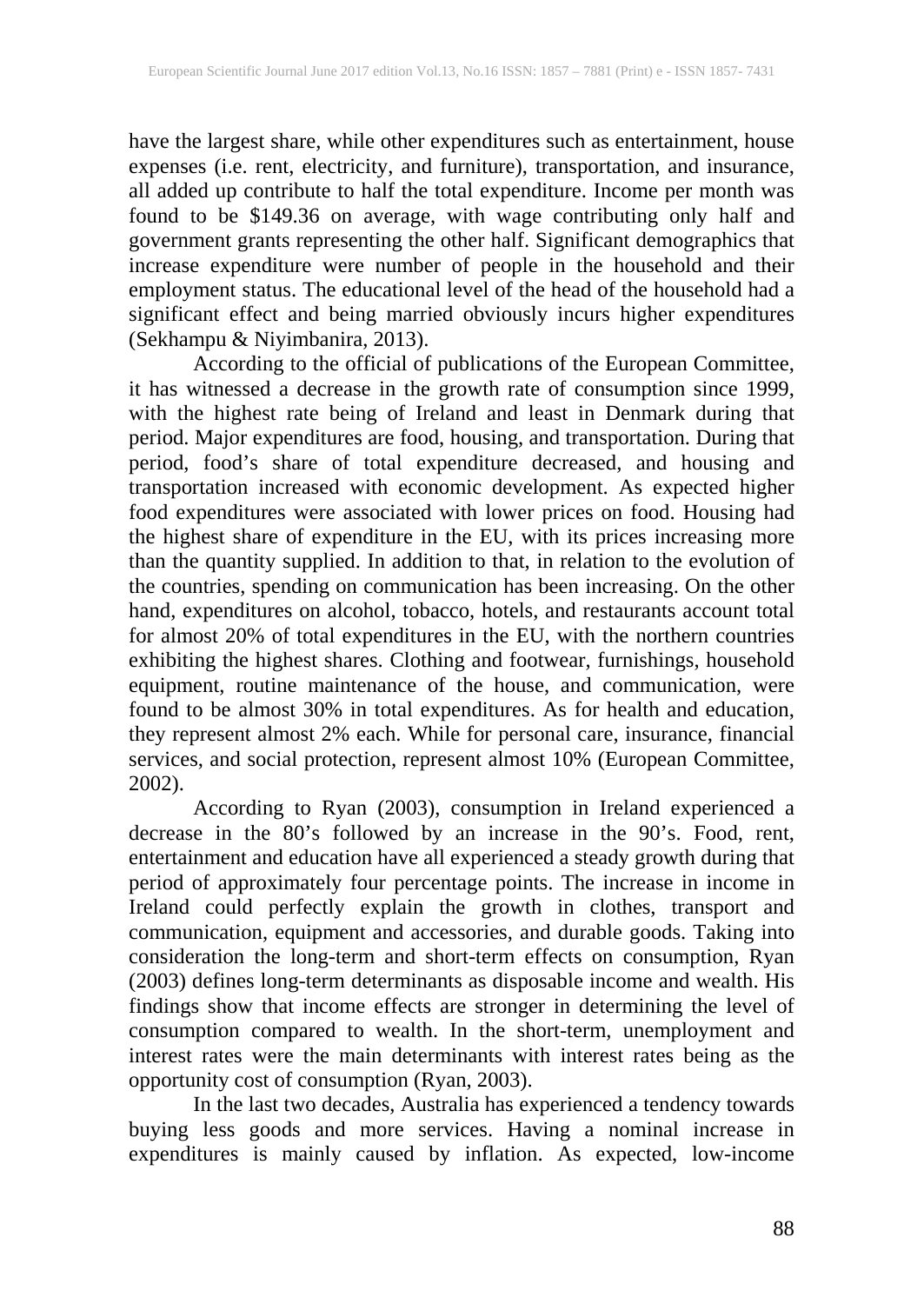individuals were found to spend much less on services (such as hotels, restaurants, cafes) against goods (such as food), while the richer people moved from spending more on goods to spending more on services. This is consistent with the trend observed in many developed countries; as people get richer, spending on services gets more than that on goods. Overall, older households were found to spend less than the younger ones. However, in contrast, the growth of expenditure was higher for old households than young ones. In addition to that, older people increased their spending on services. Because of government transfers, older people had a higher growth in income (Beech et al, 2014).

Çağlayan and Astar (2012) find that men consume less than women do, while age has a positive effect on consumption. With regards to the household structure, a house with a husband, wife, and kids has a higher expenditure than a house with one member, while at the individual level single people spend more compared to married, widowed, or divorced. In addition, the availability of social security leads to higher consumption. Considering the region, people living in rural areas faced a lower expenditure level than in the urban areas. Education had a significant effect of increasing consumption too. As expected, home ownership leads to greater total consumption as compared to renting a house (Çağlayan & Astar, 2012).

According to Rani (2014), the cultural background; strongly related to the country of origin; is crucial when it comes to understanding the needs and behaviors of an individual. Other factors include lifecycle stage, occupation, economic circumstances, lifestyle, and personality. These may explain why our preferences often change as our situation changes. Decisions and buying behavior are obviously also influenced by the characteristics, motivation, perception, and learning as well as beliefs and attitudes (Rani, 2014).

Barigozzi et al (2009) examined the household expenditures in Italy focusing on the period from 1989 to 2004 using the Survey of household income and wealth provided by the bank of Italy. They investigated expenditure on non-durable goods (including food), durable goods, and insurance. They have found that overall household consumption among several expenditure categories have been constant throughout the period, whereas expenditure on insurance increased during the late 90's. Income was also found to be an increasing factor of the total consumption. On the other hand, they have found a strong and positive correlation between all expenditures. In addition to examining the household consumption expenditure, they show a descriptive analysis of the household budget share; 68% have been allocated in non-durable goods with food accounting for only 33%. In contrast, only 15% and 5% of the total budget have been spent on durable goods and insurance respectively. While taking into consideration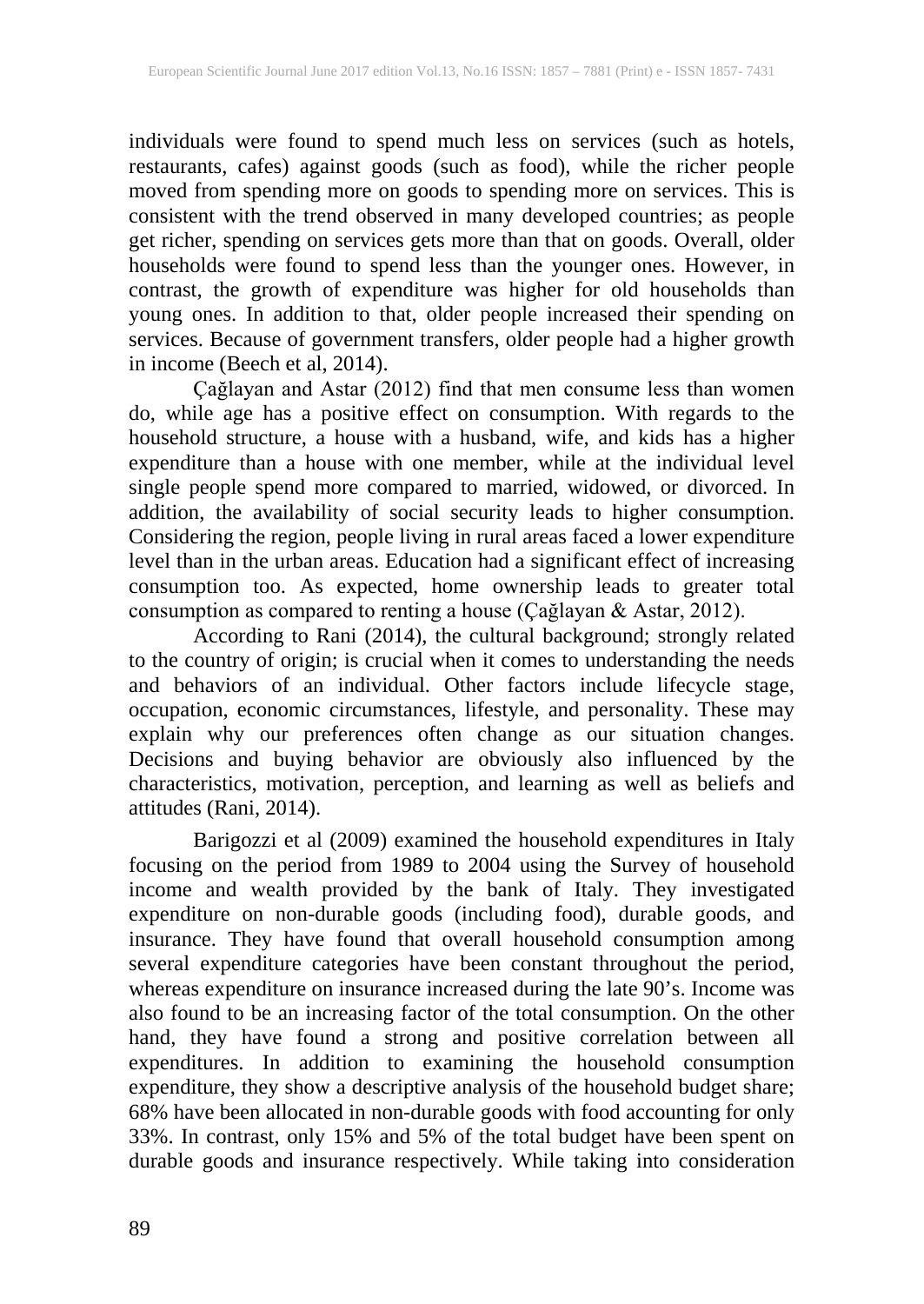the budget share, analysis show a negative correlation between non-durable goods (including food) and durable goods, whereas no correlation was found between either categories with insurance (Barigozzi et al, 2009).

One of the first to examine the household consumption was Houthakker (1957), using 40 surveys in 30 different countries to study an international pattern of the household consumption. The paper focused on several expenditure categorise, i.e.food, housing, clothing, and all other items. In addition to examining the effect of the family size. His paper found that food is strongly correlated with the size of the family, and the share of income spent on food was found to be decreasing as income increases. Clothing was found to be a luxurious item. Housing, on the other hand, was found to be a necessity as a whole, but, was also found to be affecting differently in different countries due to differences in rent factors. Other items have been found to affect differently, transportation was analyzed as a necessity in some countries, whereas entertainment was found to be negatively correlated with family size. The expenditures categories were found to be related to each other when considering the family size, because as family size becomes bigger, given the same income, the family becomes relatively poorer (Houthakker, 1957) .

#### **Data**

In this paper, we have studied the household expenditure behavior in the UAE. Our data consists of 254 individuals. Our survey took place on March 2015, it asked questions on nationality, gender, age, education, location, employment status, marital status, number of household members living under the same roof, and how many of them receive their own income. In addition to that, we have asked the participants about their level of income (in ranges), percentage of income consumed, and their perception on the sufficient amount of money needed to maintain a good living standard. We have asked participants about the share of income spent on food, clothing and personal care items, transportation, housing, medical services, education, tourism and entertainment, and communication services. Last, we ask them whether they consider the goods they buy as normal or luxurious.

Surveys were conducted in shopping malls in Dubai, Alain, and Abu Dhabi. All interviews were held during the weekends to have the best representative sample since households tend to go to malls during the weekends more often than in the weekdays. Summary statistics are shown in Table 1 below.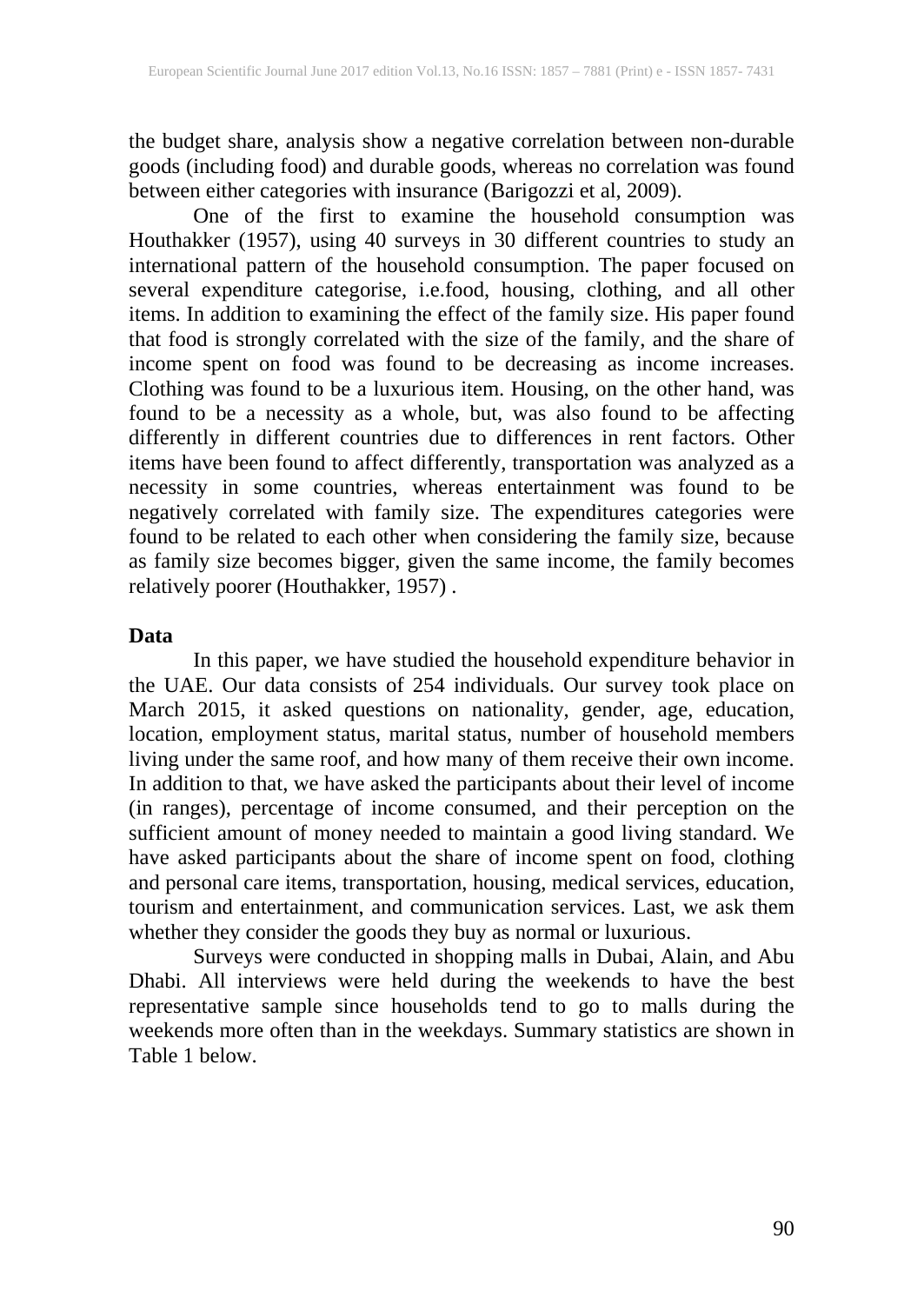| Table 1. Summary Statistics of examined sample in the survey |                     |             |           |                |                |  |  |  |  |  |
|--------------------------------------------------------------|---------------------|-------------|-----------|----------------|----------------|--|--|--|--|--|
| <b>Variable</b>                                              | <b>Observations</b> | <b>Mean</b> | Std. Dev. | Min            | <b>Max</b>     |  |  |  |  |  |
| <b>Add unit</b>                                              |                     |             |           |                |                |  |  |  |  |  |
| Female                                                       | 252                 | 0.3930      | 0.4894    | $\mathbf{0}$   | $\mathbf{1}$   |  |  |  |  |  |
| age                                                          | 231                 | 30.0130     | 11.3243   | 11             | 70             |  |  |  |  |  |
| Emirati                                                      | 247                 | 0.2910      | 0.4554    | $\theta$       | 1              |  |  |  |  |  |
| education                                                    | 250                 | 2.7200      | 1.0687    | $\theta$       | 5              |  |  |  |  |  |
| Elders in the household                                      | 180                 | 1.2940      | 1.4443    | $\theta$       | $\mathfrak s$  |  |  |  |  |  |
| Adults in the household                                      | 235                 | 2.2090      | 1.3662    | 0              | 5              |  |  |  |  |  |
| children above 18 in the household                           | 173                 | 1.0810      | 1.4959    | $\overline{0}$ | $\mathfrak s$  |  |  |  |  |  |
| children under 18 in the household                           | 203                 | 1.7340      | 1.5441    | 0              | 5              |  |  |  |  |  |
| Maids in the household                                       | 171                 | 0.9420      | 1.2636    | $\overline{0}$ | 5              |  |  |  |  |  |
| total house hold members                                     | 253                 | 5.7390      | 4.2579    | $\theta$       | 22             |  |  |  |  |  |
| Share of income consumed                                     | 242                 | 1.4710      | 1.5028    | $\theta$       | 5              |  |  |  |  |  |
| perceptions on income adequacy                               | 242                 | 2.1980      | 1.2631    | $\Omega$       | $\overline{4}$ |  |  |  |  |  |
| married                                                      | 248                 | 0.5440      | 0.4990    | $\theta$       | $\mathbf{1}$   |  |  |  |  |  |
| <i>private sector</i>                                        | 208                 | 0.4950      | 0.5012    | $\overline{0}$ | 1              |  |  |  |  |  |
| not working                                                  | 247                 | 0.1780      | 0.3834    | $\Omega$       | $\mathbf{1}$   |  |  |  |  |  |
| Income less than 10,000                                      | 243                 | 0.2390      | 0.4272    | $\theta$       | 1              |  |  |  |  |  |
| Income between 10,000 - 15,000                               | 243                 | 0.1730      | 0.3789    | $\Omega$       | 1              |  |  |  |  |  |
| Income between 15,000 - 22,000                               | 243                 | 0.0620      | 0.2412    | $\theta$       | 1              |  |  |  |  |  |
| Income between 22,000 - 45,000                               | 243                 | 0.3460      | 0.4766    | $\theta$       | $\mathbf{1}$   |  |  |  |  |  |
| Income more than 45,000                                      | 243                 | 0.1810      | 0.3859    | $\overline{0}$ | 1              |  |  |  |  |  |

Table 1: Summary Statistics of examined sample in the survey

Source: Determinants of household consumption survey, Results found using Stata program, 2015

Graphs below use the data collected in the survey of the determinants of the household consumption behavior.

In the household's perceptions on their expenditures allocation, the survey asked participants to represent their consumption allocation in a scale from one to ten for each category. Results are then transformed into decimals to be able to notice the slightest differences. Greater numbers represent higher share of income spent on that good. The following charts illustrate spending differences by nationality and age, given individual perceptions on consumption.

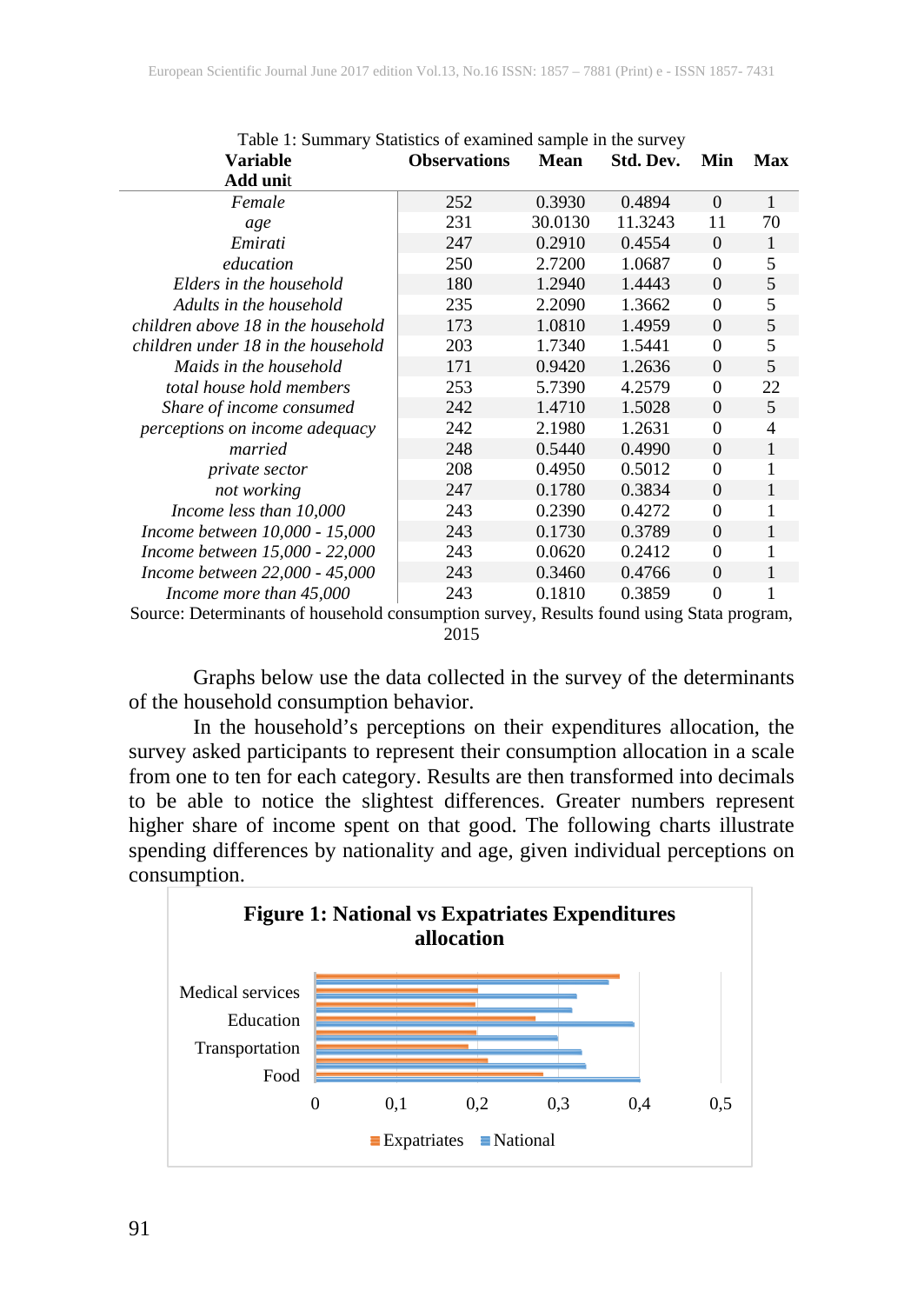

In figure 1, we see the consumption allocation of national against expatriates in our sample. Overall, we have eight items in the expenditures; housing, medical services, communication, education, tourism and entertainment, transportation, clothes and personal care items, and food. In comparison, notice that this only records the feeling of expenditure rather than the accurate amount. We can see that overall, nationals spend more than expatriates in all types of goods and services, except when it comes to housing, whereas the spending on housing for the expatriates is almost equal to that of nationals. In figure 2, it can be stated that there is no much differences between nationals and expatriates in their luxury spending.

In figure 3, we examine the differences in expenditure allocation in age cohorts; we separated age based on three age categories: i) individuals under 25 years of age, ii) between 25 and 40, and iii) over 40. As shown in the chart, we can conclude that younger consumers report a higher share of income spend on expenditures, this result might be due to the habits of a younger participants, or because they have lower income as demonstrated in figure 4.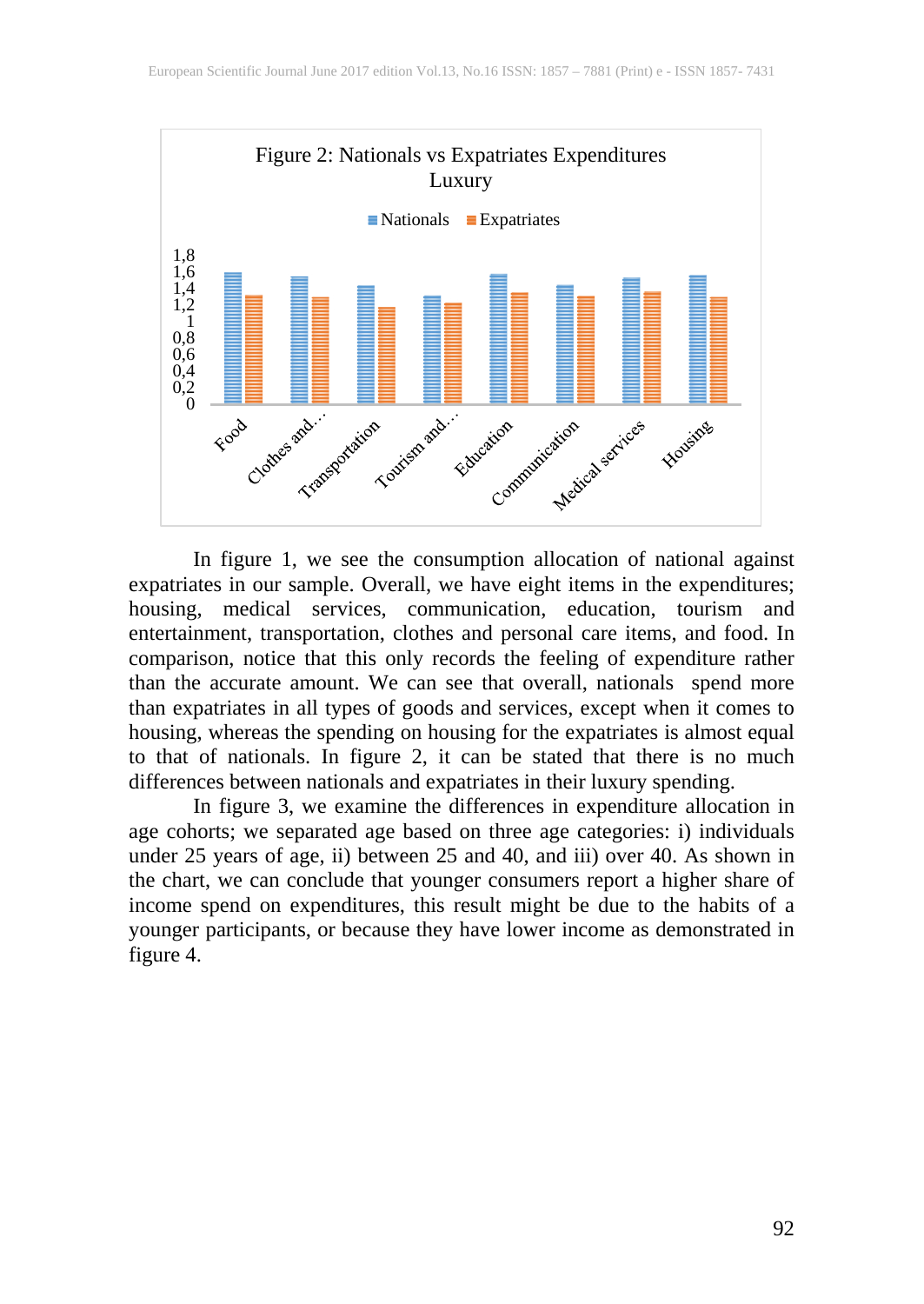



Figure 4 represents total income mapped against age cohorts similar to figure 3. As monitored, we can state that income between under 25 years old is not different from the income of 25 and 40 years old, but when looking at the people above 40 years old we can see an increase in income into a different range. This might be due to that they have better qualifications in work therefore they receive a higher salary, however, this difference in income range between age cohorts reflects on the consumption proportion of income spent by each cohort.

Moving to figures 5 and 6, here we demonstrate the summary statistics of the number of households in our sample. Overall, the highest concentration of our sample was in between 3-6 members, second highest is from 7-10 members. As shown in the following two graphs, figure 5 demonstrates the national households numbers, we can see that most of the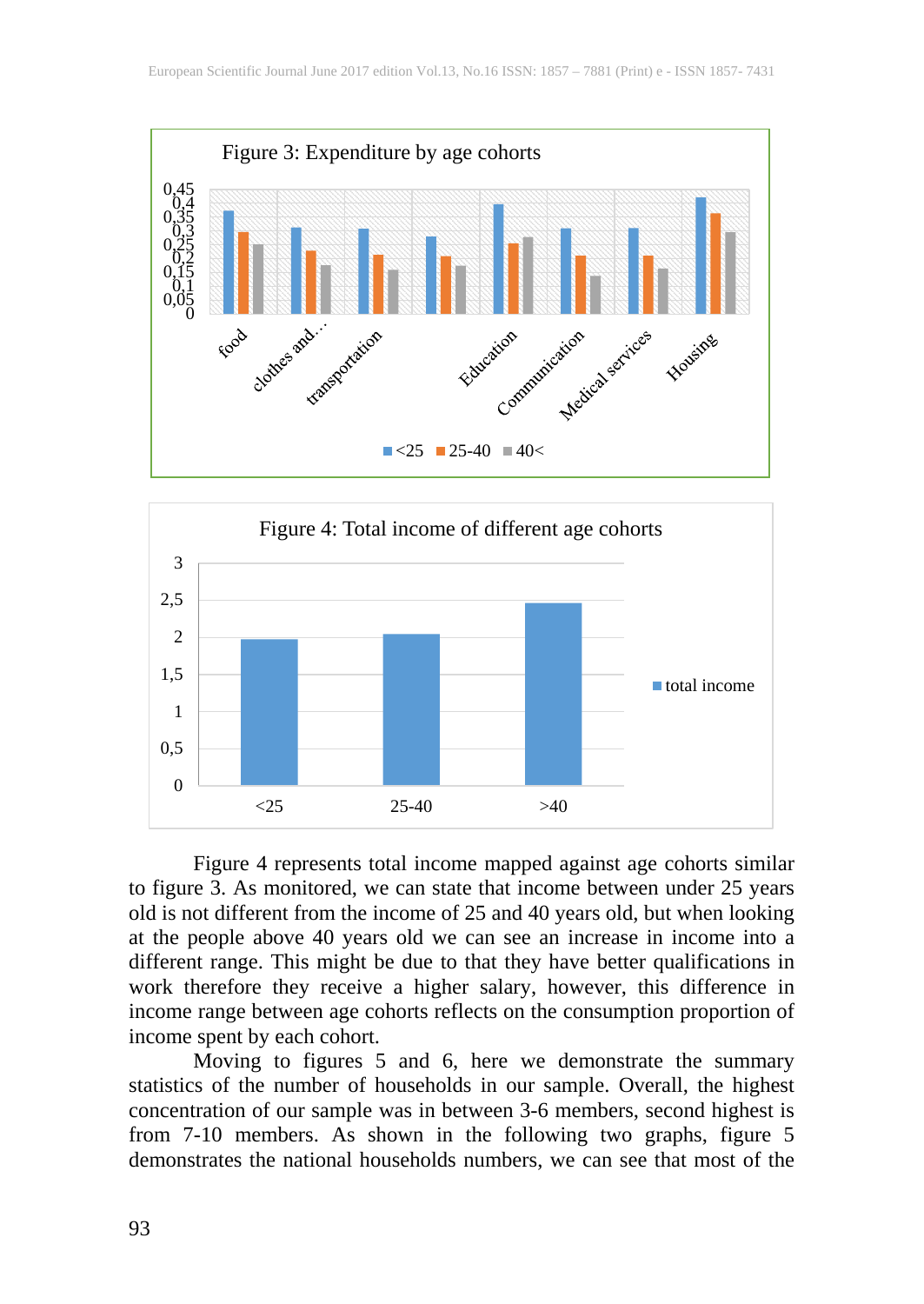national houses consist of mostly 7-10 members, then comes from 3-6, and third highest is from 11-14. In contrast, in figure 6 most of the expatriates houses show that they consist of 3-6 members, while in our sample we have an equal number of houses with 2 members of expats and houses with 7 to 10 members, also a house with only one individual showed to be in third place in the expatriates household.



In figure 7 and 8, we show the share of income consumed of both expatriates and nationals respectively. As shown in figure 7, we can see that most of the expatriates in our sample consume less than 50% and between 50% and 60% of their total income. As shown, almost 70% of the expatriates consume either less than 50% or between 50% and 60%. On the other side, in figure 8, 70% of nationals consume in three categories; less than 50%, between 50% and 60%, and between 60% and 70%. In which we can conclude that nationals vary more between each other in their consumption pattern than the expatriates do.

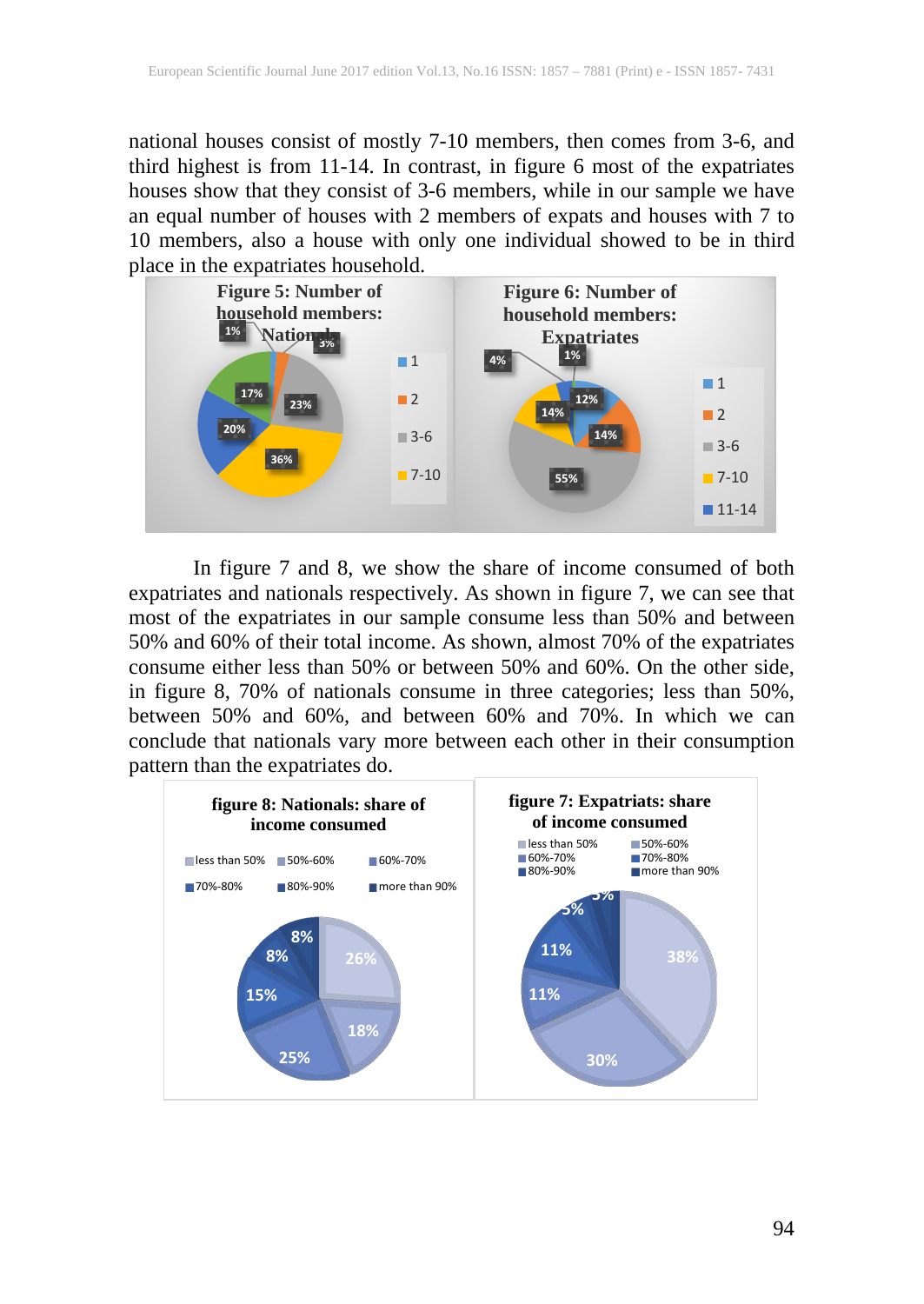## **Empirical Estimations**

The methodology followed in this study, similar to the work of Sekhampu and Niyimbanira (2013) and Çağlayan and Astar (2012), the model presents the characteristics as an independent variable and the percentage of consumption as a dependent variable [8] [11].

#### **Empirical Model**

 $y_i = \beta_0 + \beta_1$ .  $fem + \beta_2$ .  $age + \beta_3$ .  $mar + \beta_4$ .  $nat + \beta_5$ .  $emt + \beta_6$ .  $edc$ 

 $+ \beta_5$ . nt wrk  $+ \beta_6$ . prt  $+ \beta_7$ . hh  $+ \beta_8$ . inc  $+ \beta_9$ . per inc  $+ \varepsilon_i$ Our dependent variable is household consumption as a share of total income. We investigate this by asking participants "what is the percentage of total household income do you spend on goods and services per month". Answers were provided into categories as in: a. less than 50%, b. between 50% and 60%, c. between 60% and 70%, d. between 70% and 80%, e. between 80% and 90%, f. more than 90%.

Our control variables are gender, age, educational level, and number of members living in a household, income range, perceptions on income adequacy, marital status, UAE nationality dummy, employment status, and working in the public or the private sector. In addition to that, we control for the emirate of residence and the region of origin. Ranges on income and adequate income are divided in five groups: 1. less than 10,000, 2. between 10,000 and 15,000, 3. between 15,000 and 22,000, 4. between 22,000 and 45,000, 5. more than 45,000.

Since our dependent variable is categorical and ordered it is necessary to use an ordered probit or ordered logit model. Since our dependent variable is normally distributed, we run ordered probit regressions (empirical model results in annex).

#### **Results**

The following results show that younger cohorts consume less of their share of total income. One interpretation of the result could be because young people tend to spend more since they have fewer responsibilities, also in a younger age they are less concerned with their savings. Another expected result is that married individuals spend more. Married individuals have larger families and including kids and thus have a higher consumption proportion because of the responsibility that follows marriage as in the needs considered at least as bigger houses, more food, expenditure on education, etc.

Our regression results show an increase in consumption with a greater number of household members. However, when interacting Emiratis with the number of household members we find that the marginal  $(0.15 + (-1.000)(0.15))$ 0.13) effect is positive and significant but net effect has significantly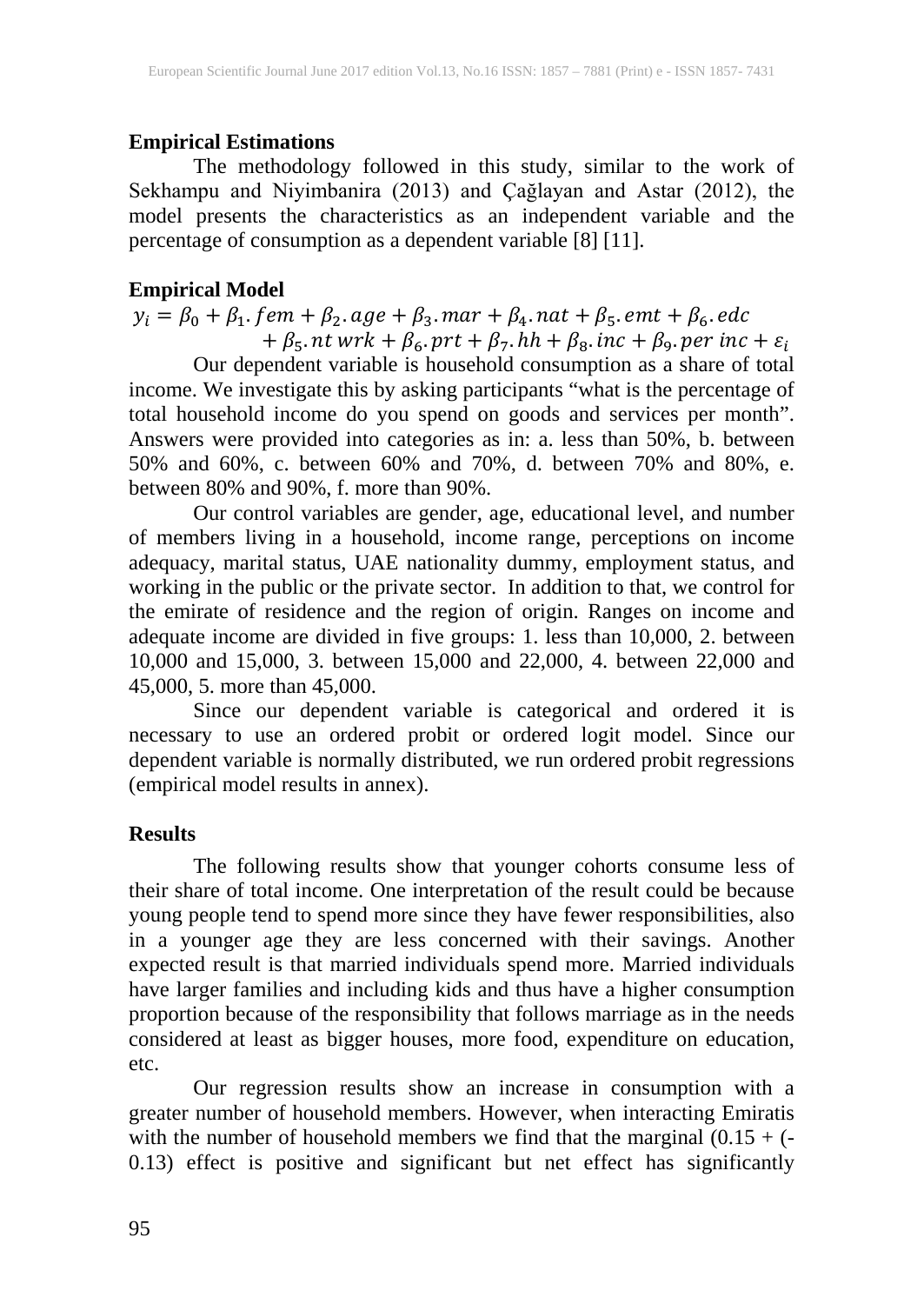decreased to 0.02, which can be probably explained by stating that the number of household members affects the expatriates consumption level while for Emiratis it doesn't seem to be that important. This case is consistent with the fact that because of the governmental support for the nationals that covers much of their children, elder, and in most cases their marriage expenditures. As a result, the income burden on the head of the household for the Emiratis is much lower compared to the expatriate's household who does not receive such support and should pay for these expenses on his own. Perceptions on income adequacy returns a positive and significant coefficient, which is an expected result. The greater share of income people spend, the more they will think they need.

We also find "not working" to have a positive and significant effect on the consumption share. In this matter, we can suggest that maybe within the household; people who do not work and receive the money from the head of the household tend to have a perception of higher consumption level than what the head of the household who definitely has a much more accurate idea of where exactly the money goes.

#### **Conclusion**

In conclusion, this paper has examined the household expenditures behavior in the UAE for both nationals and expatriates. This paper investigates the determinants of consumption in the household and examines the allocation of income between different kinds of goods and services. We used survey data collected by interviewing participants in Dubai, Abu Dhabi, and Alain. Our sample includes 254 individuals. The importance of this topic is derived from the importance of consumption to the UAE. In the recent years, we have not noticed a large attention of researchers on either examining the household income allocation or testing for determinants of household expenditures. In our study, we find that nationals spend more than expatriates; most expenditure is concentrated on food, education, and housing. This paper has found that there are differences between national's household consumption behavior and the expatriates. More specifically, we find that household structure does not affect the consumption behavior of a national household as it does to the expatriates. Last, but not least, we find that younger people consume more than the older ones, while married consume more than the rest.

#### **Acknowledgement**

We would like to thank the UAEU Ethics Committee for providing us prompt response and approval to our survey, Dr. Mahmoud Al-Iriani for his valuable consultancy while choosing the topic, Dr. Amany A. El Anshasy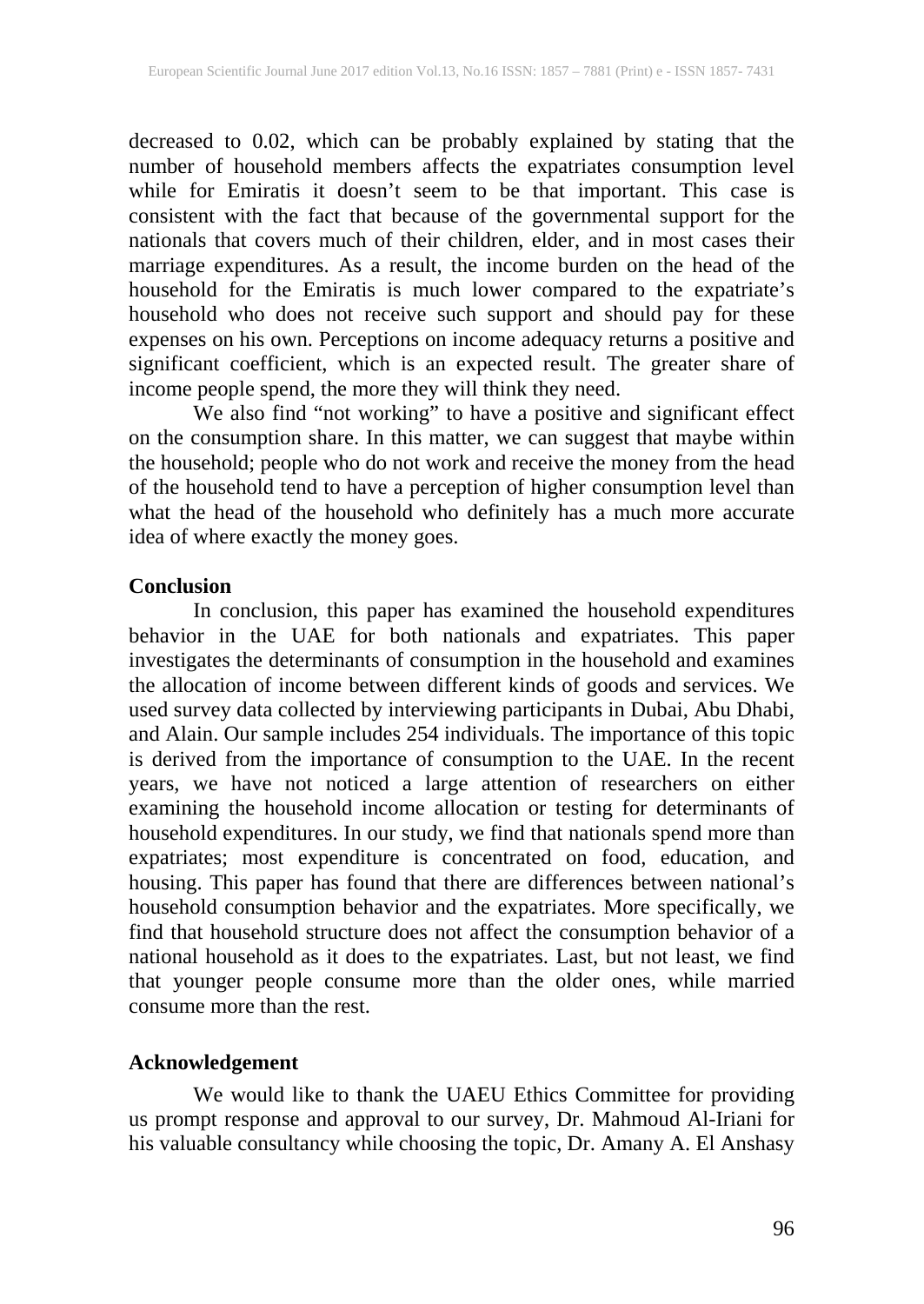who gave us valuable feedback on our questionnaire, and the UITS at UAEU for providing us iPads that facilitated the data collection.

## **References:**

- 1. Amy Beech, Rosetta Dollman, Richard Finlay, and Gianni La Cava. "The Distribution of Household Spending in Australia." *Reserve Bank of Australia*. 2014.
- 2. Barigozzi, Matteo, Lucia Alessi, Marco Capasso, and Giorgio Fagiolo. The distribution of households consumption-expenditure budget shares. No. 1061. European Central Bank, 2009.
- 3. Çağlayan, Ebru, and Melek Astar. "A Microeconometric Analysis of Household Consumption Expenditure Determinants for Both Rural and Urban Areas in Turkey." *American International Journal of Contemporary Research 2, no. 2* (2012): 27-38.
- 4. Fadel, Duha. "The spending pattern of the low income households in the UAE." Dubai Economic Council, Working paper 08-09, (2009).
- 5. Houthakker, Hendrik S. "An international comparison of household expenditure patterns, commemorating the centenary of Engel's law." Econometrica, Journal of the Econometric Society (1957): 532-551.
- 6. Lise, Jeremy, and Shannon Seitz. "Consumption inequality and intra-household allocations." *The Review of Economic Studies* 78, no. 1 (2011): 328-355.
- 7. Office of the Official Publications of the European Committee, 2002 "Household final consumption expenditure in the European Union Data 1995-99." Luxemburg: Office of the Official Publications of the European Committee, 2002.
- 8. Pinki Rani. "Factors influencing consumer behavior." international Journal of Current Research and Academic Review. 2014.2(9): 52-61.
- 9. Public Data. Retrieved from: www.google.com<br>10. Ryan, Mary. "Patterns and determin
- 10. Ryan, Mary. "Patterns and determinants of Irish consumption." *Central Bank of Ireland, Quarterly Bulletin, Summer* (2003): 67-89.
- 11. Sekhampu, T. J., and F. Niyimbanira. "Analysis of The Factors Influencing Household Expenditure In A South African Township." *International Business & Economics Research Journal 12, no. 3* (2013): 279-284.
- 12. Witt, Ulrich. "Learning to consume–A theory of wants and the growth of demand." *Journal of Evolutionary Economics* 11, no. 1  $(2001): 23-36.$